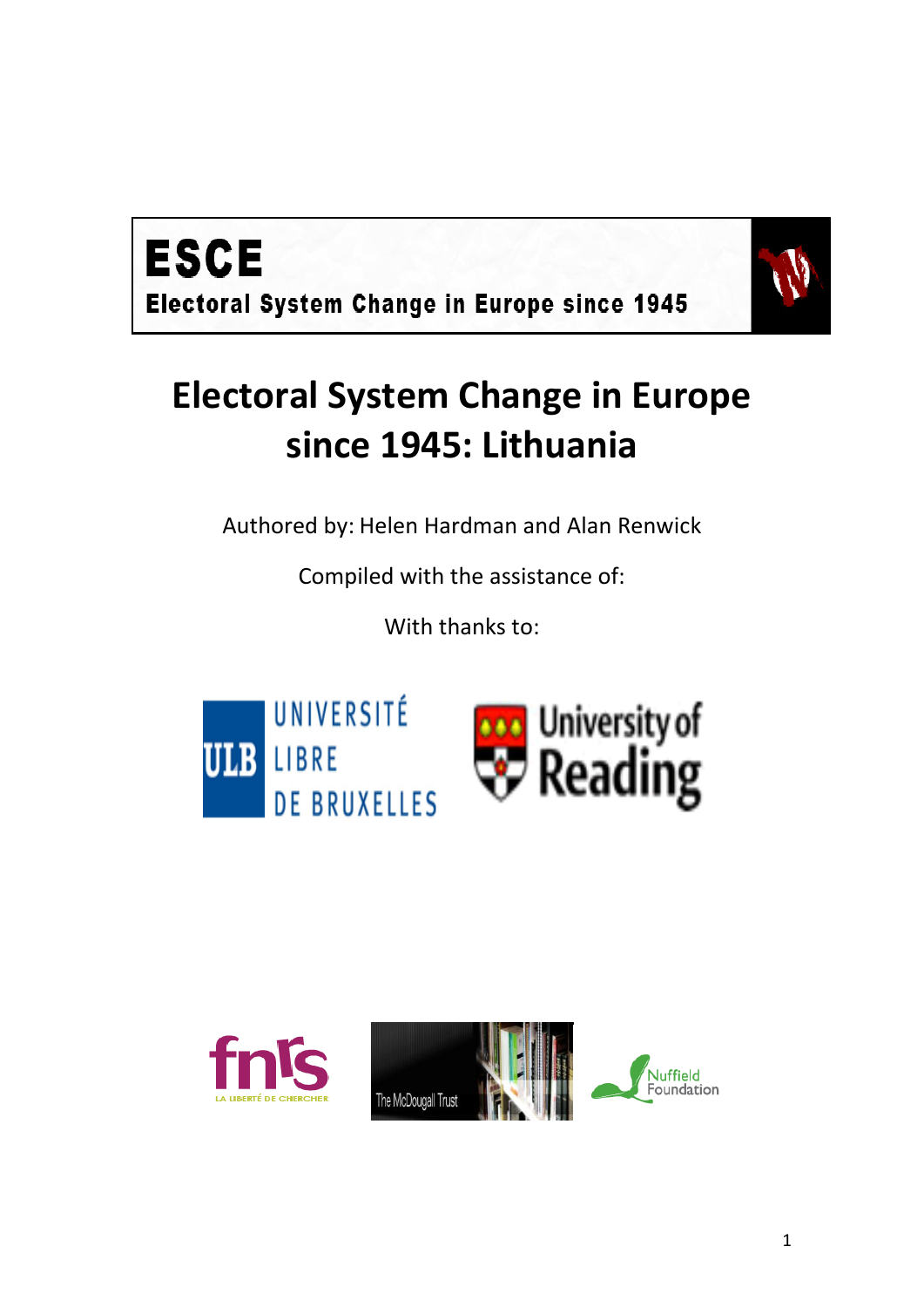

# **Section 1: Overview of the Lithuanian Electoral System Changes since 1990**

The elections for the Supreme Soviet of the Lithuanian SSR were held using a majority system in single-member districts, but with the number of seats reduced from over 300 to 141 (Krupavicius 1997: 543).

Since 1992, the Lithuanian lower house of parliament (the Seimas) has been elected using a mixed-member majority system. 71 seats are elected in SMDs and 70 mandates allocated through nationwide party lists in PR. Lithuanian electoral law has been amended a number of times since 1992, most notably to introduce the semi open-list system of preference voting in 1996, and to change the SMD system from majority to plurality and again back to majority.

## **Section 2: Relevant Electoral System changes in Lithuania since 1990**

The following table summarizes electoral laws that have been introduced and their amendments since 1990. The data in the rightmost column indicates whether or not these laws are relevant to the present research.

| Law              | Amendment        | Date of   | Location              | <b>Relevant for the</b> |
|------------------|------------------|-----------|-----------------------|-------------------------|
|                  |                  | enactment |                       | research                |
| [name of the     | [Name of the     | Day Month | location              | Yes or No               |
| law]             | amendment]       | Year      |                       |                         |
| The Republic of  |                  | 9.07.1992 | http://www3.lrs       | Yes                     |
| Lithuania. Law   |                  |           | .lt/pls/inter3/do     |                         |
| on the           |                  |           | kpaieska.showd        |                         |
| elections to the |                  |           | oc bin?p id=15        |                         |
| Seimas1          |                  |           | 36                    |                         |
|                  |                  |           |                       |                         |
|                  | The Republic of  | 4.08.1992 | http://www3.lrs       |                         |
|                  | Lithuania.       |           | .lt/pls/inter3/do     |                         |
|                  | Amendments       |           | kpaieska.showd        |                         |
|                  | and              |           | <u>oc I?p id=1641</u> |                         |
|                  | supplements to   |           |                       |                         |
|                  | certain articles |           |                       |                         |
|                  | of the law on    |           |                       |                         |

#### **Table 1. Summary of [Country] Electoral Laws and Amendments since 1945**

<sup>&</sup>lt;sup>1</sup> Lietuvos Respublikos Seimo Rimkimų Įstatymas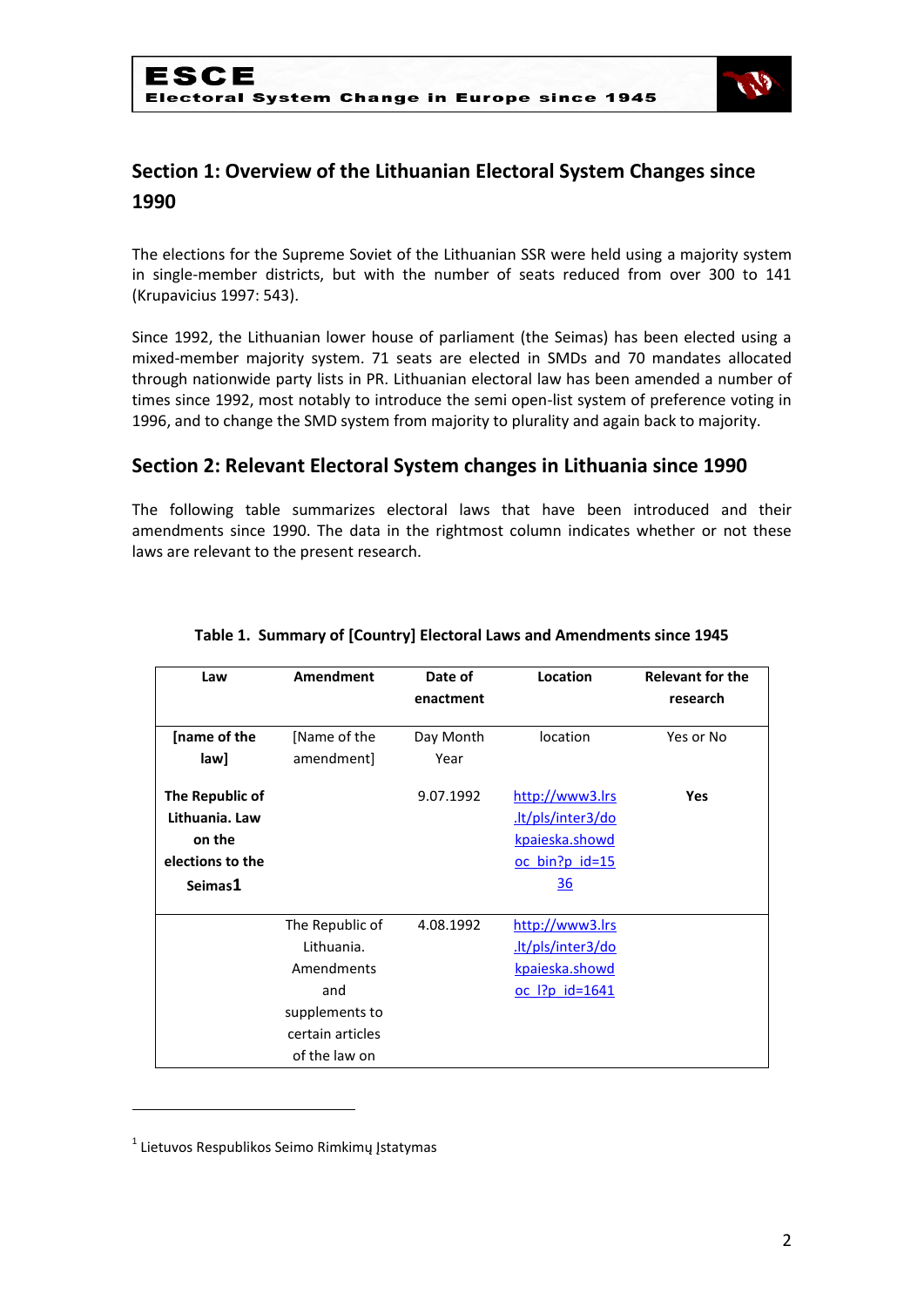



| elections to the<br>Seimas2<br>Nr. I-2826                                                                                     |            |                                                                               |  |
|-------------------------------------------------------------------------------------------------------------------------------|------------|-------------------------------------------------------------------------------|--|
| The Republic of<br>Lithuania.<br>Amendments<br>and<br>supplements to<br>the law on<br>elections to the<br>Seimas3<br>Nr. I-99 | 16.03.1993 | http://www3.lrs<br>.lt/pls/inter3/do<br>kpaieska.showd<br>oc l?p id=6077      |  |
| The Republic of<br>Lithuania.<br>Amendments to<br>the law on<br>elections to the<br>Seimas 4<br>Nr. I-645                     | 8.11.1994  | http://www3.lrs<br>.lt/pls/inter3/do<br>kpaieska.showd<br>oc l?p id=6007      |  |
| The Republic of<br>Lithuania.<br>Amendments to<br>Articles 10, 12<br>and 82 of the<br>law on elections<br>to the Seimas5      | 12.01.1995 | http://www3.lrs<br>.lt/pls/inter2/do<br>kpaieska.showd<br>oc l?p id=1518<br>8 |  |

<sup>2</sup> Lietuvos Respublikos Įstatymas Dėl Lietuvos Respublikos Seimo Rinkimų Įstatymo kai kurių strapisnių pakeitimo ir papildymo.

<sup>3</sup> Lietuvos Respublikos Įstatymas Dėl Lietuvos Respublikos Seimo Rinkimų Įstatymo dalinio pakeitimo ir papildymo

<sup>4</sup> Lietuvos Respublikos Įstatymas Dėl Lietuvos Respublikos Seimo Rinkimų Įstatymo pakeitimo

.

<sup>5</sup> Lietuvos Respublikos Įstatymas Dėl Lietuvos Respublikos Seimo Rinkimų Įstatymo 10, 12 ir 82 straipsnių pakeitimo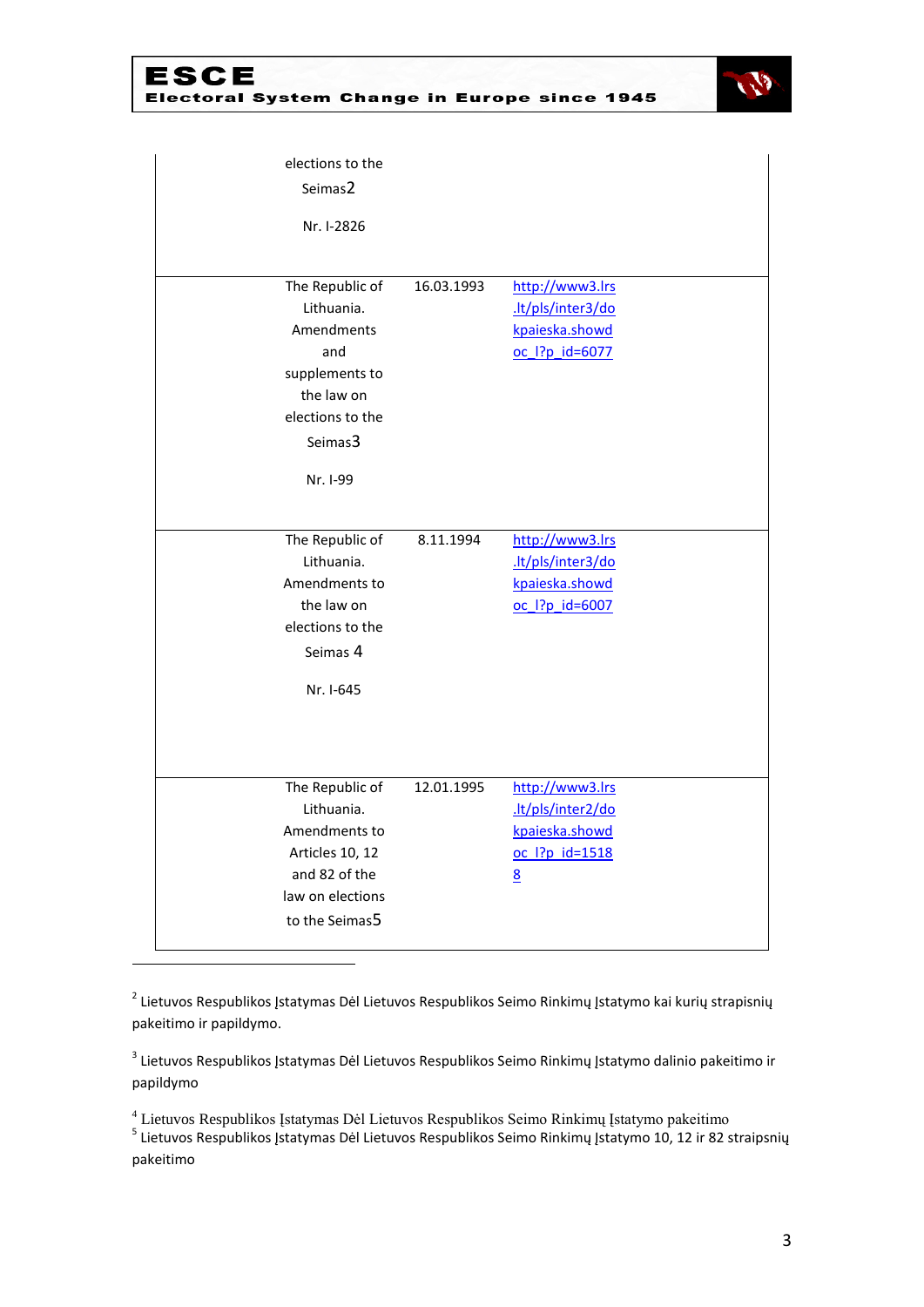# ESCE<br>Electoral System Change in Europe since 1945



|                                                                                                         | Nr. I-756                                                                                                                                                       |            |                                                                                            |     |
|---------------------------------------------------------------------------------------------------------|-----------------------------------------------------------------------------------------------------------------------------------------------------------------|------------|--------------------------------------------------------------------------------------------|-----|
| The Republic of<br>Lithuania. The<br>amended law<br>on the<br>elections to the<br>Seimas6<br>Nr. I-1408 |                                                                                                                                                                 | 1996 06 27 | http://www3.lrs<br>.lt/pls/inter3/do<br>kpaieska.showd<br>oc l?p id=2919<br>6              | Yes |
|                                                                                                         | The Republic of<br>Lithuania.<br>Amendments to<br>Article 15 of the<br>law on elections<br>to the Seimas7<br>Nr. VIII-438                                       | 1997 10 09 | http://www3.lrs<br>.lt/pls/inter3/do<br>kpaieska.showd<br>oc l?p id=4457<br>$\overline{4}$ |     |
|                                                                                                         | The Republic of<br>Lithuania.<br>Amendments<br>and<br>supplements to<br>Articles 21, 36<br>and 93 of the<br>law on elections<br>to the Seimas8<br>Nr. VIII-1049 | 1999 02 09 | http://www3.lrs<br>.lt/pls/inter3/do<br>kpaieska.showd<br>oc l?p id=7447<br>$\overline{L}$ |     |
|                                                                                                         | The Republic of<br>Lithuania.<br>Amendments to<br>Articles 91 and<br>96 of the law on                                                                           | 1999 09 23 | http://www3.lrs<br>.lt/pls/inter3/do<br>kpaieska.showd<br>oc l?p id=8763<br>$\overline{1}$ | Yes |

1

<sup>6</sup> Lietuvos Respublikos Seimo Rinkimų Įstatymo Pakeitimo Įstatymas

<sup>&</sup>lt;sup>7</sup> Lietuvos Respublikos Seimo Rinkimų Įstatymo 15 straipsnio Pakeitimo Įstatymas

<sup>&</sup>lt;sup>8</sup> Lietuvos Respublikos Seimo Rinkimų Įstatymo 21, 36, 93 straipsnių Pakeitimo ir papildymo Įstatymas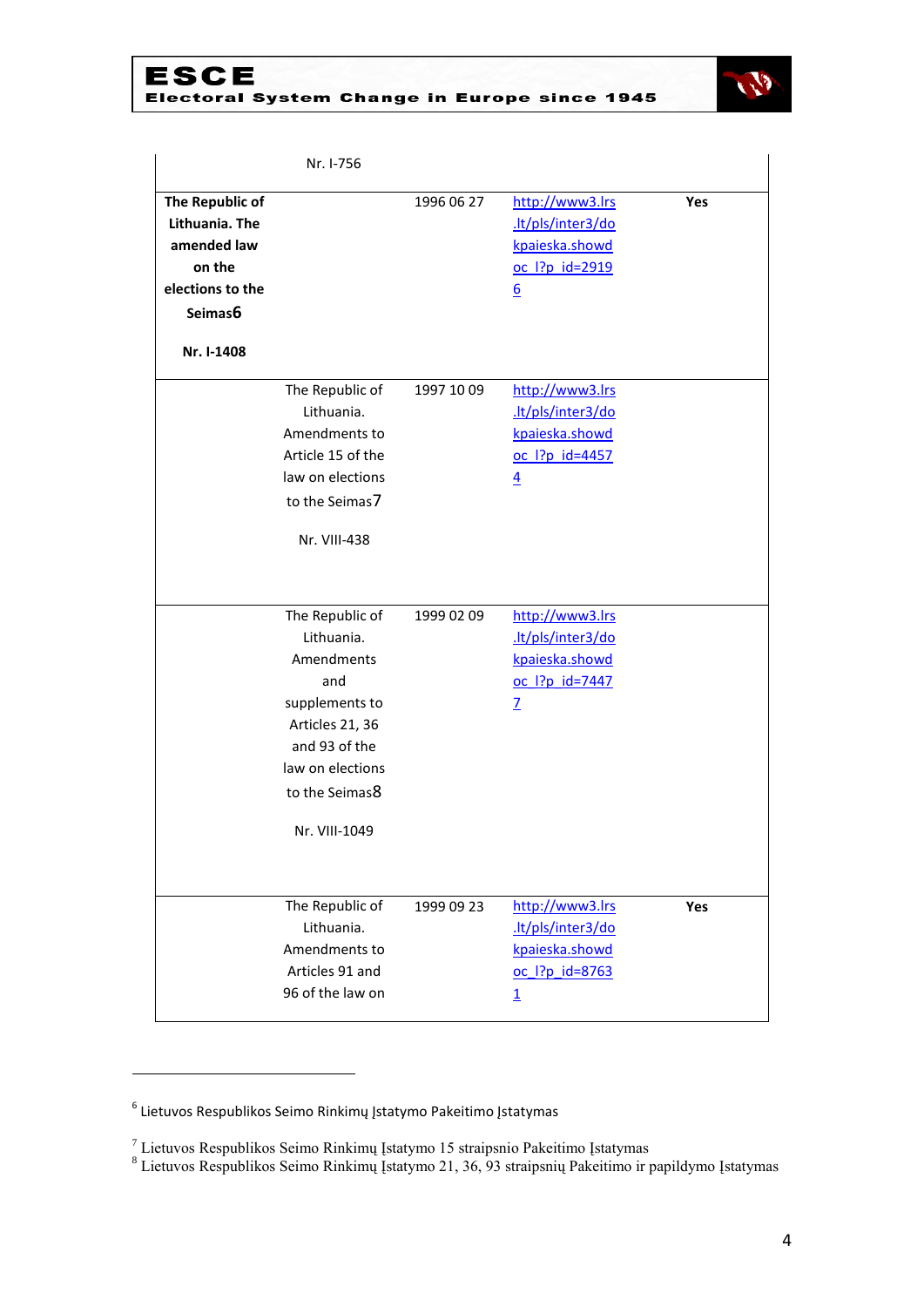# ESCE<br>Electoral System Change in Europe since 1945



|                                                                                                             | elections to the<br>Seimas9 Nr.<br><b>VIII-1335</b>                                                                                           |            |                                                                                |     |
|-------------------------------------------------------------------------------------------------------------|-----------------------------------------------------------------------------------------------------------------------------------------------|------------|--------------------------------------------------------------------------------|-----|
| The Republic of<br>Lithuania. The<br>amended law<br>on the<br>elections to the<br>Seimas10<br>Nr. VIII-1870 |                                                                                                                                               | 2000 07 18 | http://www3.lrs<br>.lt/pls/inter3/do<br>kpaieska.showd<br>oc l?p id=1055<br>28 | Yes |
|                                                                                                             | The Republic of<br>Lithuania.<br>Amendments to<br>Article 51 of the<br>law on elections<br>to the Seimas<br>11<br>Nr. VIII-1913               | 2000 08 31 | http://www3.lrs<br>.lt/pls/inter3/do<br>kpaieska.showd<br>oc  ?p id=1077<br>47 |     |
|                                                                                                             | The Republic of<br>Lithuania.<br>Amendments to<br>Articles 21 and<br>94 of the law on<br>elections to the<br>Seimas 12Nr.<br><b>VIII-1937</b> | 2000 09 19 | http://www3.lrs<br>.lt/pls/inter2/do<br>kpaieska.showd<br>oc l?p id=1103<br>41 |     |

<sup>9</sup> Lietuvos Respublikos Seimo Rinkimų Įstatymo 91 ir 96 straipsnių Pakeitimo Įstatymas

<sup>&</sup>lt;sup>10</sup> Lietuvos Respublikos Seimo Rinkimų Įstatymo Pakeitimo Įstatymas

<sup>&</sup>lt;sup>11</sup> Lietuvos Respublikos Seimo Rinkimų Įstatymo 51 Straipsnio Pakeitimo Įstatymas

<sup>&</sup>lt;sup>12</sup> Lietuvos Respublikos Seimo Rinkimų Įstatymo 21 ir 94 straipsnių Pakeitimo Įstatymas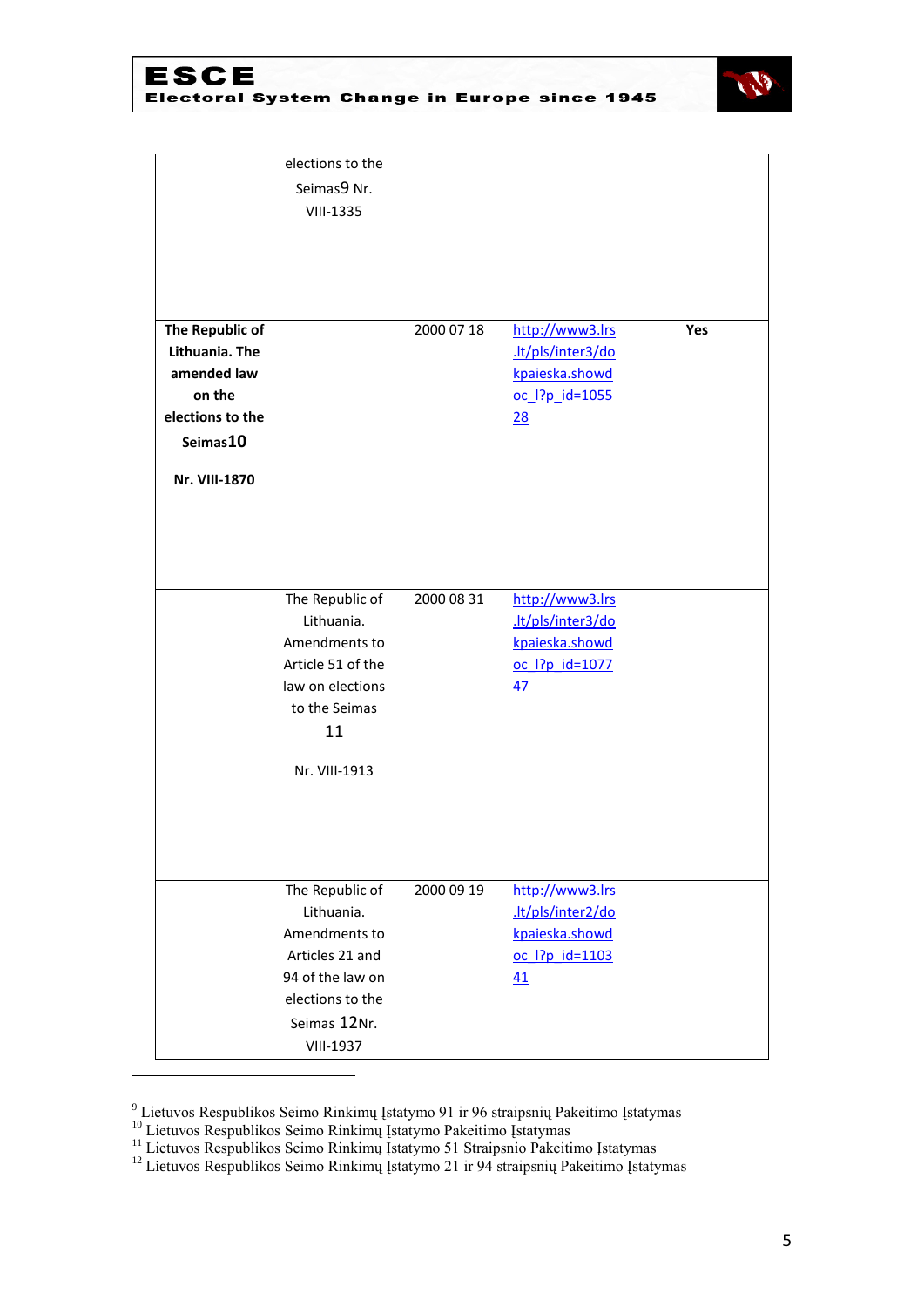

| The Republic of<br>Lithuania.<br>Amendments to<br>Article 41 of the<br>law on elections<br>to the Seimas<br>13<br>Nr. IX-181                                                     | 2001 02 20 | http://www3.lrs<br>.lt/pls/inter2/do<br>kpaieska.showd<br>oc l?p id=1241<br>09             |  |
|----------------------------------------------------------------------------------------------------------------------------------------------------------------------------------|------------|--------------------------------------------------------------------------------------------|--|
| The Republic of<br>Lithuania.<br>Amendment<br>and supplement<br>to Article 23 of<br>the law on<br>elections to the<br>Seimas14<br>Nr. IX-262                                     | 2001 04 19 | http://www3.lrs<br>.lt/pls/inter2/do<br>kpaieska.showd<br>oc l?p id=1314<br>22             |  |
| The Republic of<br>Lithuania.<br>Amendments to<br>Articles 2, 7, 9,<br>19, 20, 23, 25,<br>29 and 95 and<br>the repeal of<br>Articles 12, 13<br>and 14 of the<br>law on elections | 2002 06 20 | http://www3.lrs<br>.lt/pls/inter2/do<br>kpaieska.showd<br>oc l?p id=1702<br>$\frac{75}{2}$ |  |

 $\overline{\phantom{a}}$ 

<sup>&</sup>lt;sup>13</sup> Lietuvos Respublikos Seimo Rinkimų Įstatymo 41 Straipsnio Pakeitimo Įstatymas

<sup>&</sup>lt;sup>14</sup> Lietuvos Respublikos Seimo Rinkimų Įstatymo 23 straipsnio Pakeitimo ir papildymo Įstatymas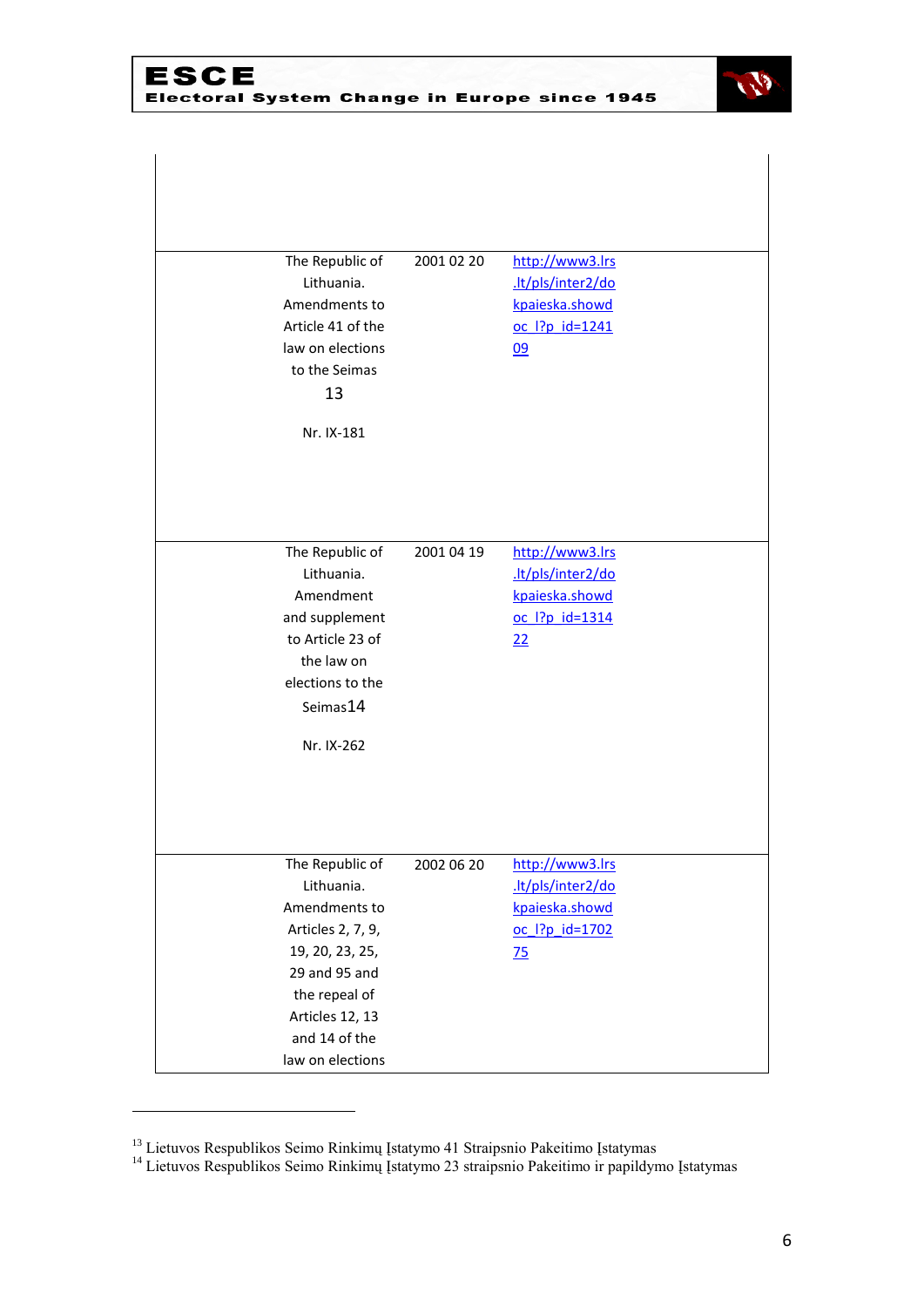ESCE<br>Electoral System Change in Europe since 1945



| to the            |            |                   |  |
|-------------------|------------|-------------------|--|
| Seimas15          |            |                   |  |
| Nr. IX-967        |            |                   |  |
|                   |            |                   |  |
|                   |            |                   |  |
| The Republic of   | 2002 09 17 | http://www3.lrs   |  |
| Lithuania.        |            | .lt/pls/inter2/do |  |
| Amendment to      |            | kpaieska.showd    |  |
| Article 58 of the |            | oc  ?p id=1871    |  |
| law on elections  |            | 87                |  |
| to the            |            |                   |  |
| Seimas16          |            |                   |  |
| Nr. IX-1076       |            |                   |  |
|                   |            |                   |  |
|                   |            |                   |  |
|                   |            |                   |  |
| The Republic of   | 2003 04 03 | http://www3.lrs   |  |
| Lithuania.        |            | .lt/pls/inter2/do |  |
| Amendment to      |            | kpaieska.showd    |  |
| Article 98 of the |            | oc 1?p id=2096    |  |
| law on elections  |            | 52                |  |
| to the            |            |                   |  |
| Seimas17          |            |                   |  |
| Nr. IX-1454       |            |                   |  |
|                   |            |                   |  |
|                   |            |                   |  |
|                   |            |                   |  |
| The Republic of   | 2003 12 18 | http://www3.lrs   |  |
| Lithuania.        |            | .lt/pls/inter2/do |  |
| Amendments to     |            | kpaieska.showd    |  |
| the [] law on     |            | oc l?p id=2242    |  |

<sup>&</sup>lt;sup>15</sup> Lietuvos Respublikos Seimo Rinkimų Įstatymo 2, 7, 9, 19, 20, 23, 25, 29, 95 straipsnių Pakeitimo ir 12, 13, 14 straipsnių pripažinimo netekusiais galios Įstatymas

<sup>&</sup>lt;sup>16</sup>Lietuvos Respublikos Seimo Rinkimų Įstatymo 58 straipsnio Pakeitimo Įstatymas

<sup>&</sup>lt;sup>17</sup> Lietuvos Respublikos Seimo Rinkimų Įstatymo 98 straipsnio Pakeitimo Įstatymas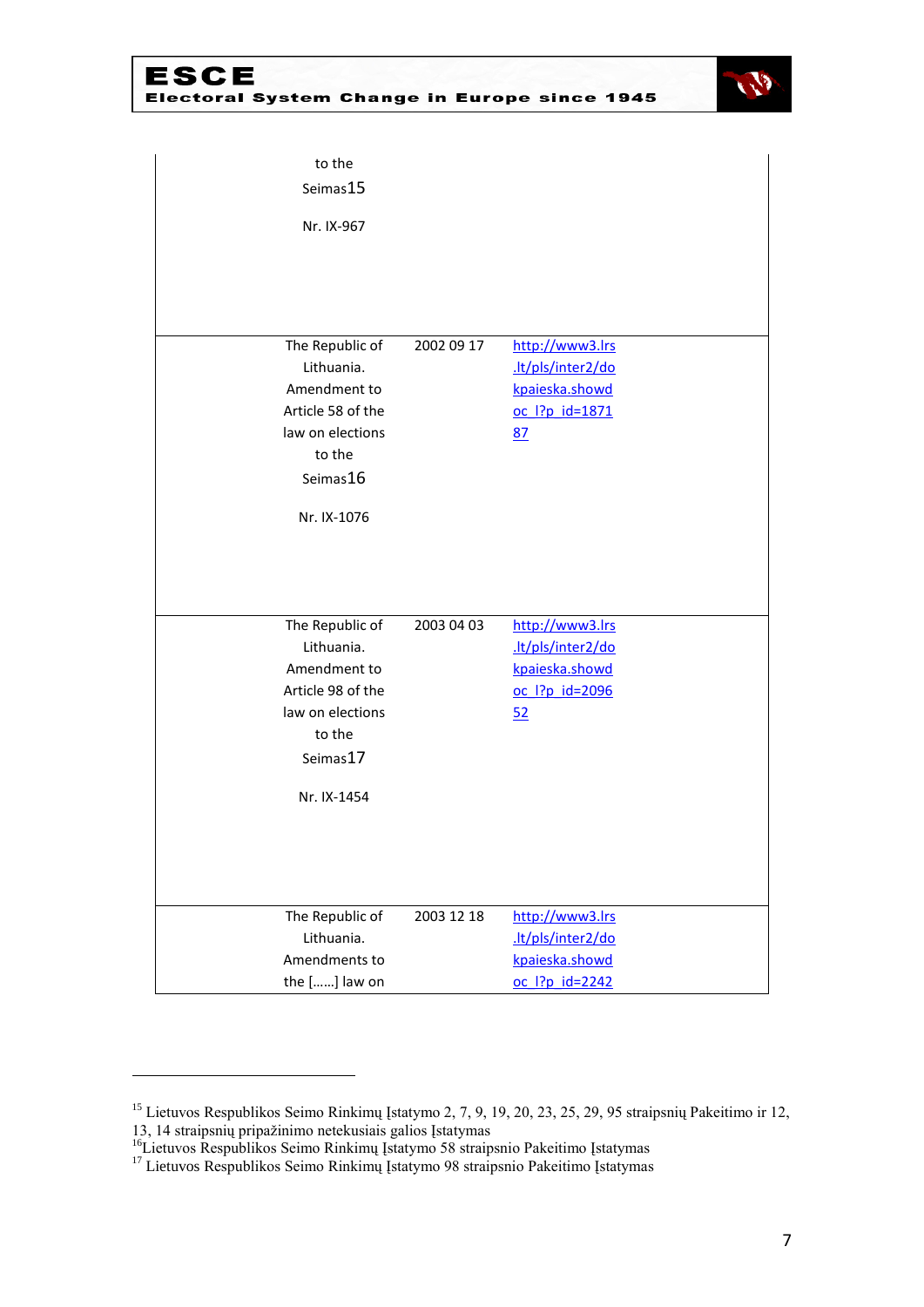#### ESCE Electoral System Change in Europe since 1945



| elections to the<br>Seimas []18<br>Nr. IX-1912                                                                                                                           |            | 58                                                                                          |     |
|--------------------------------------------------------------------------------------------------------------------------------------------------------------------------|------------|---------------------------------------------------------------------------------------------|-----|
| The Republic of<br>Lithuania<br>Amendments to<br>Articles 6, 58,<br>88, 91, 92 and<br>93 of the law on<br>the elections to<br>the Seimas19<br>Nr. IX-2233                | 2004 05 11 | http://www3.lrs<br>.lt/pls/inter3/do<br>kpaieska.showd<br>oc  ?p id=2337<br>95              | Yes |
| The Republic of<br>Lithuania.<br>Amendments<br>and supplement<br>to Article 30, 34,<br>38, 39, 51 and<br>67 of the law<br>on elections to<br>the Seimas20<br>Nr. IX-2374 | 2004 07 15 | http://www3.lrs<br>.lt/pls/inter2/do<br>kpaieska.showd<br>oc l?p id=2382<br>$\overline{25}$ | Yes |

<sup>&</sup>lt;sup>18</sup> Lietuvos Respublikos Prokuratūros Įstatymo, Viešųjų ir privačių interesų derinimo valstybinėje tarnyboje Įstatymo, savivaldybių tarybų rinkimų Įstatymo, Prezidento rinkimų Įstatymo, **Seimo rinkimų Įstatymo**, Piniginĕs socialinĕs paramos mažas pajamas Gaunančioms Šeimoms (Vieniems Gyvenantiems asmenims) Įstatymo, Valstybĕs Garantuojamos Teisinĕs Pagalbos Įstatymo ir Valstybĕs Kontrolĕs Įstatymo **Pakeitimo Įstatymas** 

1

<sup>&</sup>lt;sup>19</sup> Lietuvos Respublikos Seimo Rinkimų Įstatymo 6, 58, 88, 91, 92 ir 93 straipsnių Pakeitimo Įstatymas <sup>20</sup> Lietuvos Respublikos Seimo Rinkimų Įstatymo 30, 34, 38, 39, 51, 67 straipsnių Pakeitimo ir papildymo Įstatymas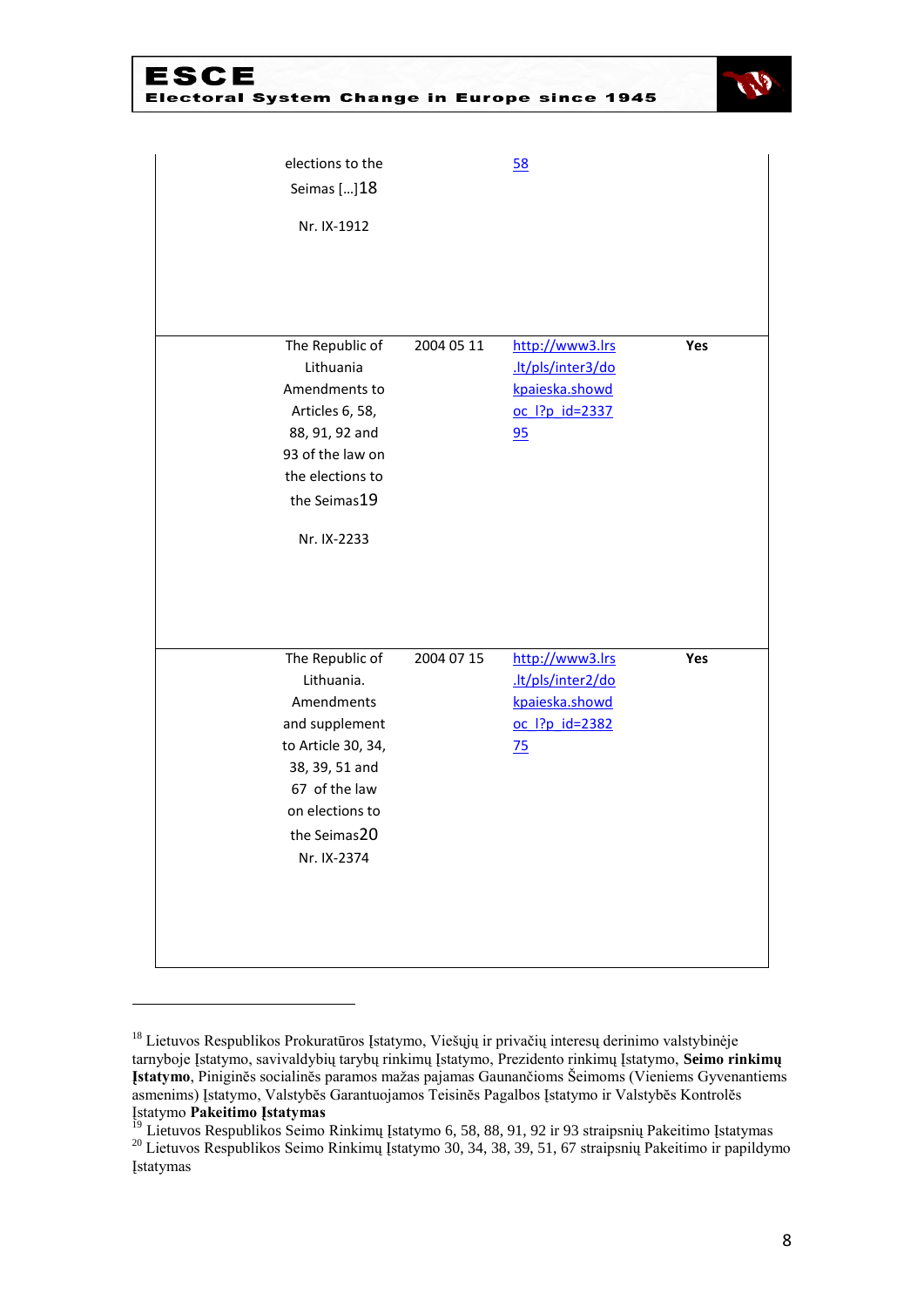| ESCE |                 |            | <b>Electoral System Change in Europe since 1945</b> |  |
|------|-----------------|------------|-----------------------------------------------------|--|
|      | The Republic of | 2004 07 15 | http://www3.lrs                                     |  |



| The Republic of<br>Lithuania.<br>Amendments<br>and supplement<br>to Articles 2 and<br>88 of the law on<br>elections to the<br>Seimas 21<br>Nr. IX-2402     | 2004 07 15 | http://www3.lrs<br>.lt/pls/inter2/do<br>kpaieska.showd<br>oc l?p id=2386<br>40 |  |
|------------------------------------------------------------------------------------------------------------------------------------------------------------|------------|--------------------------------------------------------------------------------|--|
| The Republic of<br>Lithuania.<br>Amendments<br>and supplement<br>to Articles 51<br>and 88 of the<br>law on elections<br>to the Seimas<br>22<br>Nr. IX-2414 | 2004 08 20 | http://www3.lrs<br>.lt/pls/inter3/do<br>kpaieska.showd<br>oc l?p id=2404<br>23 |  |
| The Republic of<br>Lithuania.<br>Amendments to<br>[] the law on<br>elections to the<br>Seimas [] 23<br>Nr. IX-2429                                         | 2004 08 23 | http://www3.lrs<br>.lt/pls/inter2/do<br>kpaieska.showd<br>oc l?p id=2407<br>89 |  |

<sup>&</sup>lt;sup>21</sup> Lietuvos Respublikos Seimo Rinkimų Įstatymo 2, 88 straipsnių Pakeitimo ir papildymo Įstatymas

<sup>&</sup>lt;sup>22</sup> Lietuvos Respublikos Seimo Rinkimų Įstatymo 51, 88 straipsnių papildymo ir pakeitimo ir Įstatymas

<sup>23</sup> Lietuvos Respublikos Seimo Rinkimų į Europos Parlamentą Įstatymo, **Seimo Rinkimų Įstatymo**, Savivaldybių tarybų rinkimų Įstatymo ir Prezidento Rinkimų Įstatymo **pakeitimo Įstatymas**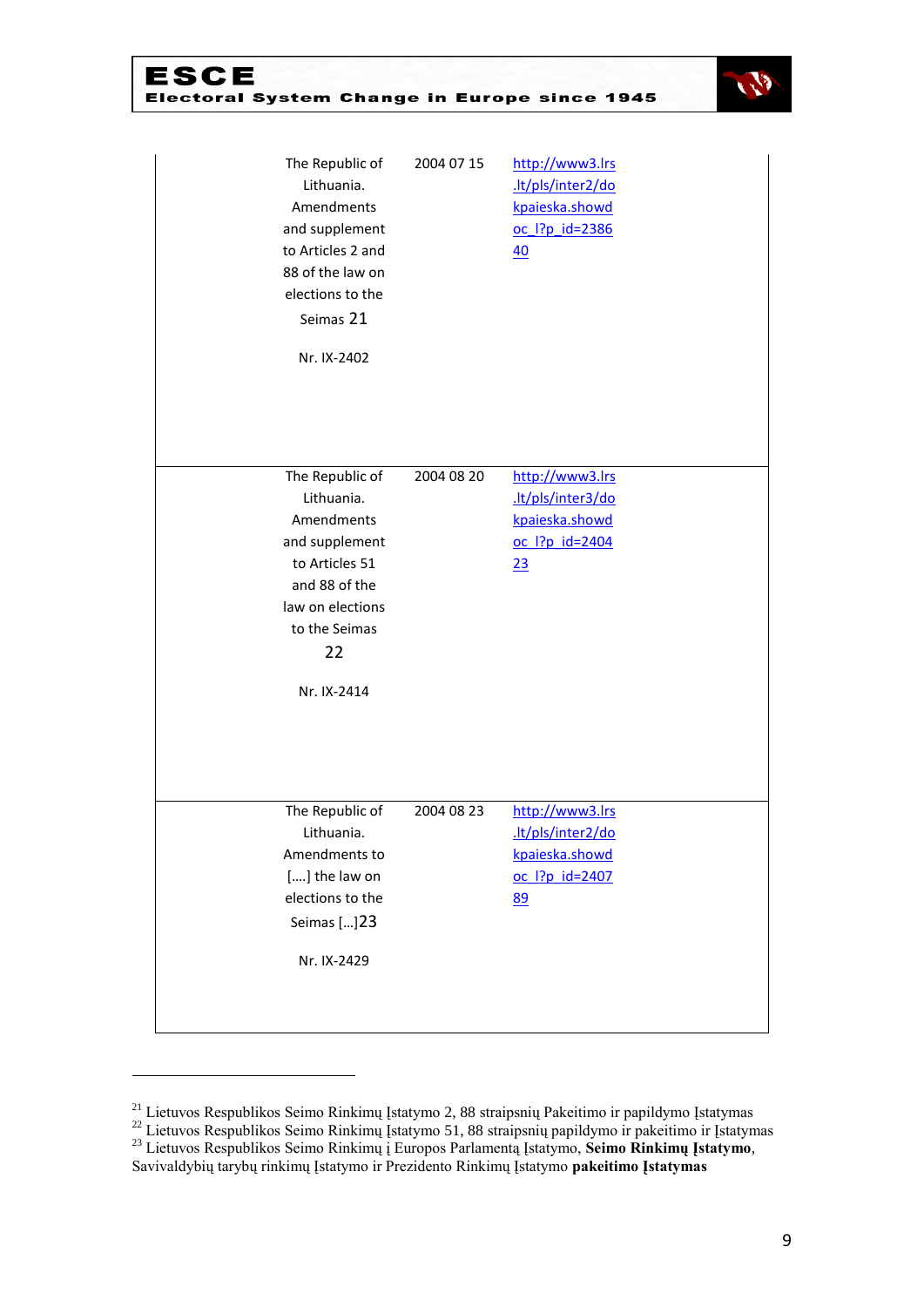### **ESCE** Electoral System Change in Europe since 1945



| The Republic of   | 2005 11 17 | http://www3.lrs   |  |
|-------------------|------------|-------------------|--|
| Lithuania.        |            | .lt/pls/inter2/do |  |
| Supplements to    |            | kpaieska.showd    |  |
| Articles 5(1),    |            | oc l?p id=2667    |  |
| $67(1)$ and       |            | <u>53</u>         |  |
| amendments        |            |                   |  |
| with              |            |                   |  |
| supplements to    |            |                   |  |
| Articles 6, 18,   |            |                   |  |
| 26, 27, 30, 31,   |            |                   |  |
| 34, 35, 38, 47,   |            |                   |  |
| 48, 49, 50, 51,   |            |                   |  |
| 56, 61, 65, 67,   |            |                   |  |
| 68, 69, 70, 71,   |            |                   |  |
| 72, 73, 74, 78,   |            |                   |  |
| 79 of the law on  |            |                   |  |
| the elections to  |            |                   |  |
| the Seimas.24     |            |                   |  |
| Nr. X-397         |            |                   |  |
|                   |            |                   |  |
|                   |            |                   |  |
| The Republic of   | 2008 04 15 | http://www3.lrs   |  |
| Lithuania.        |            | .lt/pls/inter3/do |  |
| Amendments        |            | kpaieska.showd    |  |
|                   |            |                   |  |
| and               |            | oc  ?p id=3188    |  |
| supplements to    |            | 23                |  |
| Articles 2, 5(1), |            |                   |  |
| 6, 7, 15, 16, 18, |            |                   |  |
| 21, 22, 23, 25,   |            |                   |  |
| 31, 34, 37, 38,   |            |                   |  |
| 39, 41, 51, 61,   |            |                   |  |
| 65, 67, 67(1),    |            |                   |  |
| 72, 74, 78, 82,   |            |                   |  |
| 90, 91 of the     |            |                   |  |

 $^{24}$  Lietuvos Respublikos Seimo Rinkimų Įstatymo papildymo 5(1), 67(1) straipsniais ir 6, 18, 26, 27, 30, 31, 34, 35, 38, 47, 48, 49, 50, 51, 56, 61, 65, 67, 68, 69, 70, 71, 72, 73, 74, 78, 79 straipsnių pakeitimo bei papildymo Įstatymas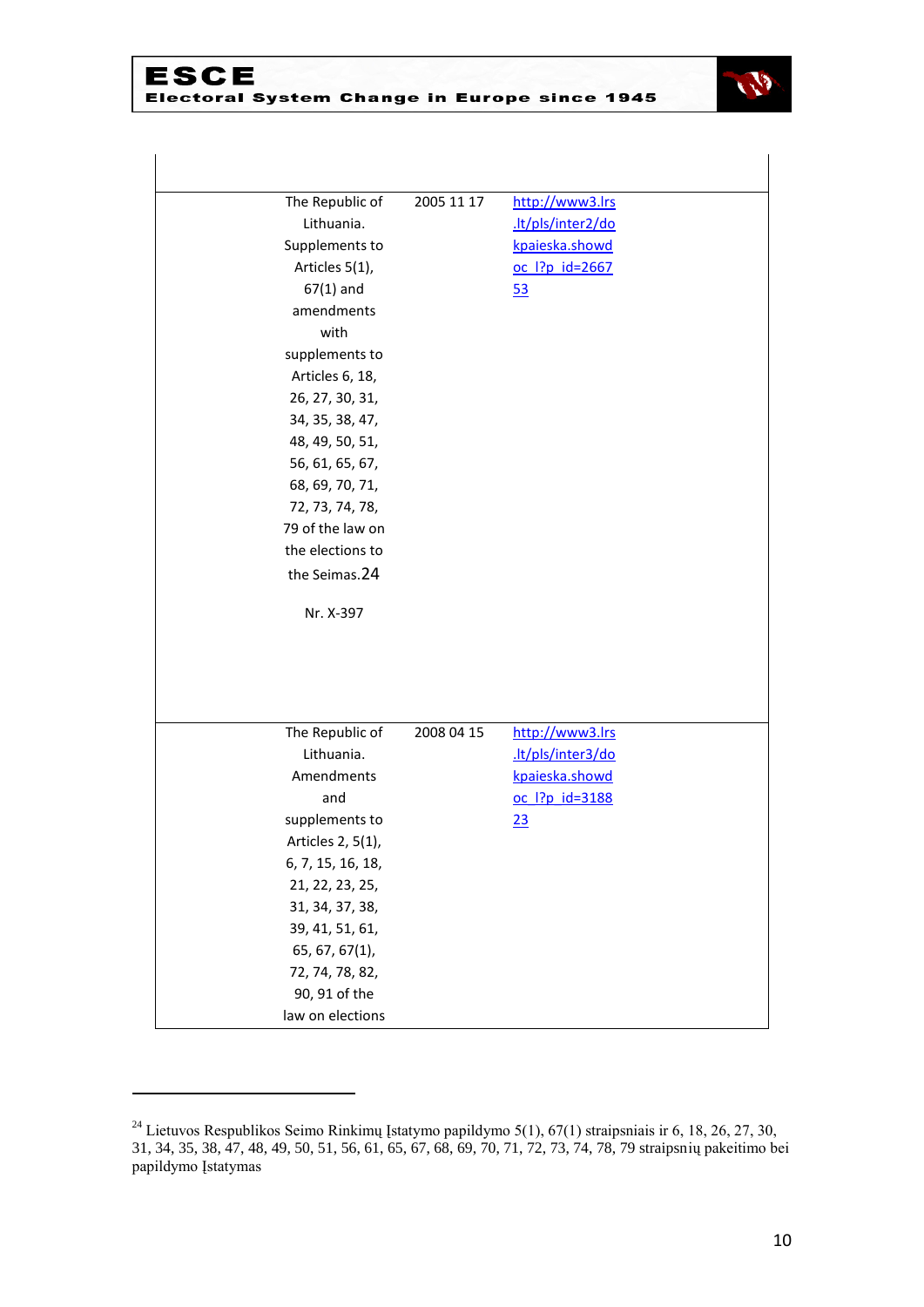**ESCE** Electoral System Change in Europe since 1945



| to the<br>Seimas.25<br>Nr. X-1490                                                                                           |            |                                                                                                                                                                                                                      |     |
|-----------------------------------------------------------------------------------------------------------------------------|------------|----------------------------------------------------------------------------------------------------------------------------------------------------------------------------------------------------------------------|-----|
| The Republic of<br>Lithuania.<br>Amendment to<br>Article 48 of the<br>law on elections<br>to the Seimas<br>26<br>Nr. XI-219 | 2009 04 16 | http://www3.lrs<br>.lt/pls/inter3/do<br>kpaieska.showd<br>oc l?p id=3419<br>88                                                                                                                                       |     |
| The Republic of<br>Lithuania.<br>Amendment to<br>Article 96 of the<br>law on elections<br>to the Seimas<br>27<br>Nr. XI-616 | 2009 12 22 | http://www3.lrs<br>.lt/pls/inter3/do<br>kpaieska.showd<br>oc l?p id=3620<br>21<br>Law in Russian<br>(amended<br>to<br>Dec. 2009)<br>http://www3.lrs<br>.lt/pls/inter3/do<br>kpaieska.showd<br>oc bin?p id=36<br>5876 | Yes |

<sup>&</sup>lt;sup>25</sup>Lietuvos Respublikos Seimo Rinkimų Įstatymo 2, 5(1), 6, 7, 15, 16, 18, 21, 22, 23, 25, 31, 34, 37, 38, 39, 41, 51, 61, 65, 67, 67(1), 72, 74, 78, 82, 90, 91straipsnių pakeitimo ir papildymo Įstatymas

<sup>&</sup>lt;sup>26</sup> Lietuvos Respublikos Seimo Rinkimų Įstatymo 48 straipsnio pakeitimo Įstatymas

<sup>&</sup>lt;sup>27</sup> Lietuvos Respublikos Seimo Rinkimų Įstatymo 96 straipsnio pakeitimo Įstatymas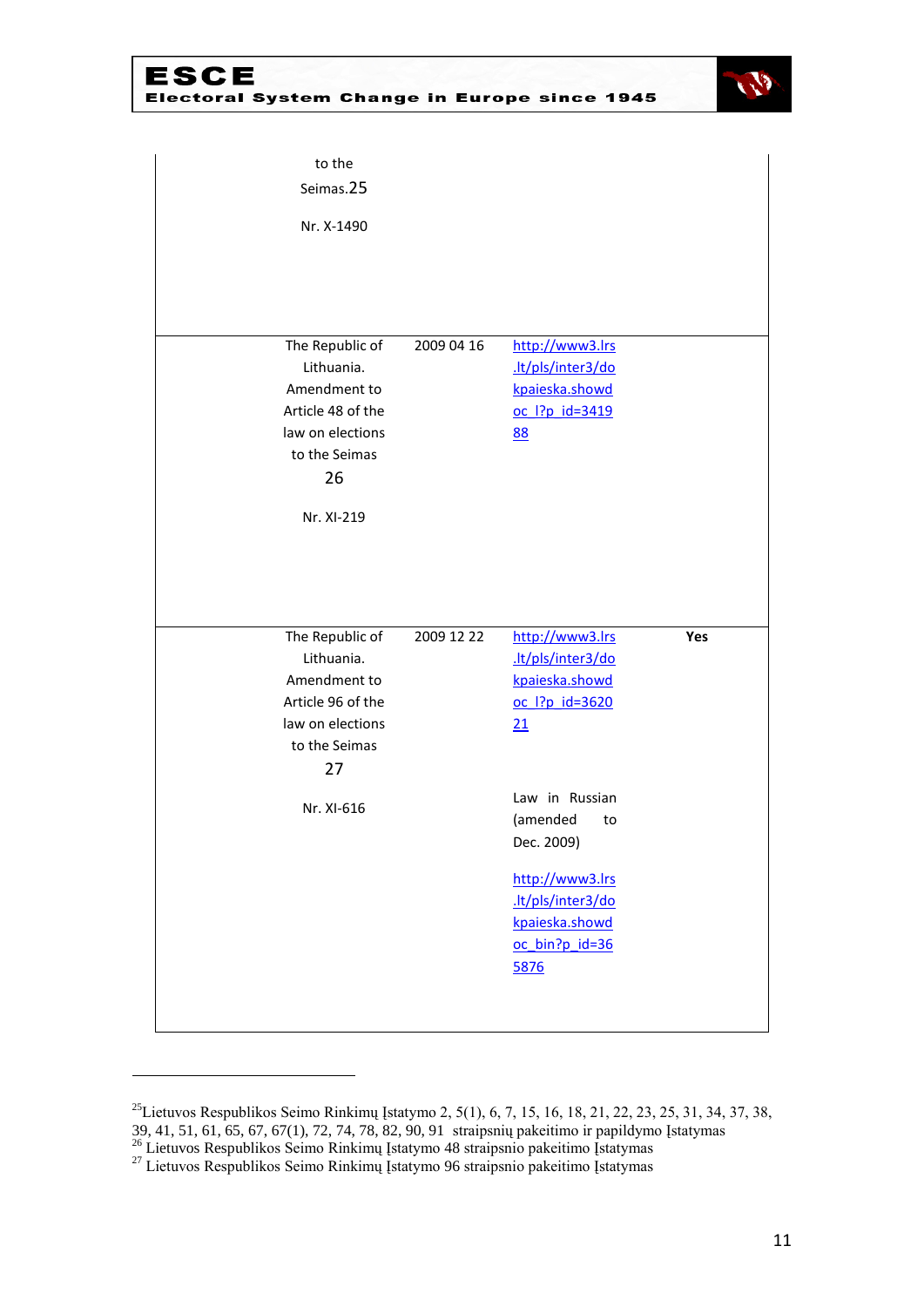| ESCE<br><b>Electoral System Change in Europe since 1945</b>                                                                                          |            |                                                                                                                                   |
|------------------------------------------------------------------------------------------------------------------------------------------------------|------------|-----------------------------------------------------------------------------------------------------------------------------------|
| The Republic of<br>Lithuania.<br>Amendments to<br>Articles 38, 39,<br>41, 45, 46, 48,<br>49, 50, 51, 52<br>and 53 on<br>elections to the<br>Seimas28 | 2010 05 18 | http://www3.lrs<br>.lt/pls/inter3/do<br>kpaieska.showd<br>oc l?p id=3727<br>83<br>2010<br>version<br>with<br>latest<br>amendments |
| Nr. XI-815                                                                                                                                           |            | http://www3.lrs<br>.lt/pls/inter2/do<br>kpaieska.showd<br>oc_bin?p_id=38<br>9912                                                  |

# **Section 3: Details of previous electoral systems and electoral system changes.**

#### *3.1 The 1992 Electoral System*

The 1992 law introduced a mixed member majority system,  $29^{\circ}$  comprised of 70 mandates elected in closed lists in one nationwide constituency, and the remaining 71 mandates elected in SMDs. $30$  Candidates could run for mandates in one SMD and in the PR lists but could only run for one party etc.<sup>31</sup>

*Thresholds and allocation of mandates in the SMD election.* Voter turnout needed to exceed 40% in the SMD elections for an election to be declared valid. In the event that more than two candidates competed, and no one candidate secured more than 50% of the vote, then a re-run was to take place between the two candidates with the highest number of votes. In the event of a tie in the second round then a third election was to take place. $32$ 

*Thresholds in the PR election.* These elections required a minimum voter turnout (nationwide) of 25% to be deemed valid. Parties were required to secure a minimum of 4% of all votes cast. There was a less stringent provision for those parties or organisations registered as representing ethnic minorities, which required they attain a minimum of one 'quota' to be

<sup>&</sup>lt;sup>28</sup> Lietuvos Respublikos Seimo Rinkimų Įstatymo 38, 39, 41, 45, 46, 48, 49, 50, 51, 52 ir 53 straipsnių pakeitimo Įstatymas

Article 8, 1992 Law

 $30$  Articles 33; 75, 1992 Law

 $31$  Article 33, 1992 Law

<sup>&</sup>lt;sup>32</sup> Article 75, 1992 Law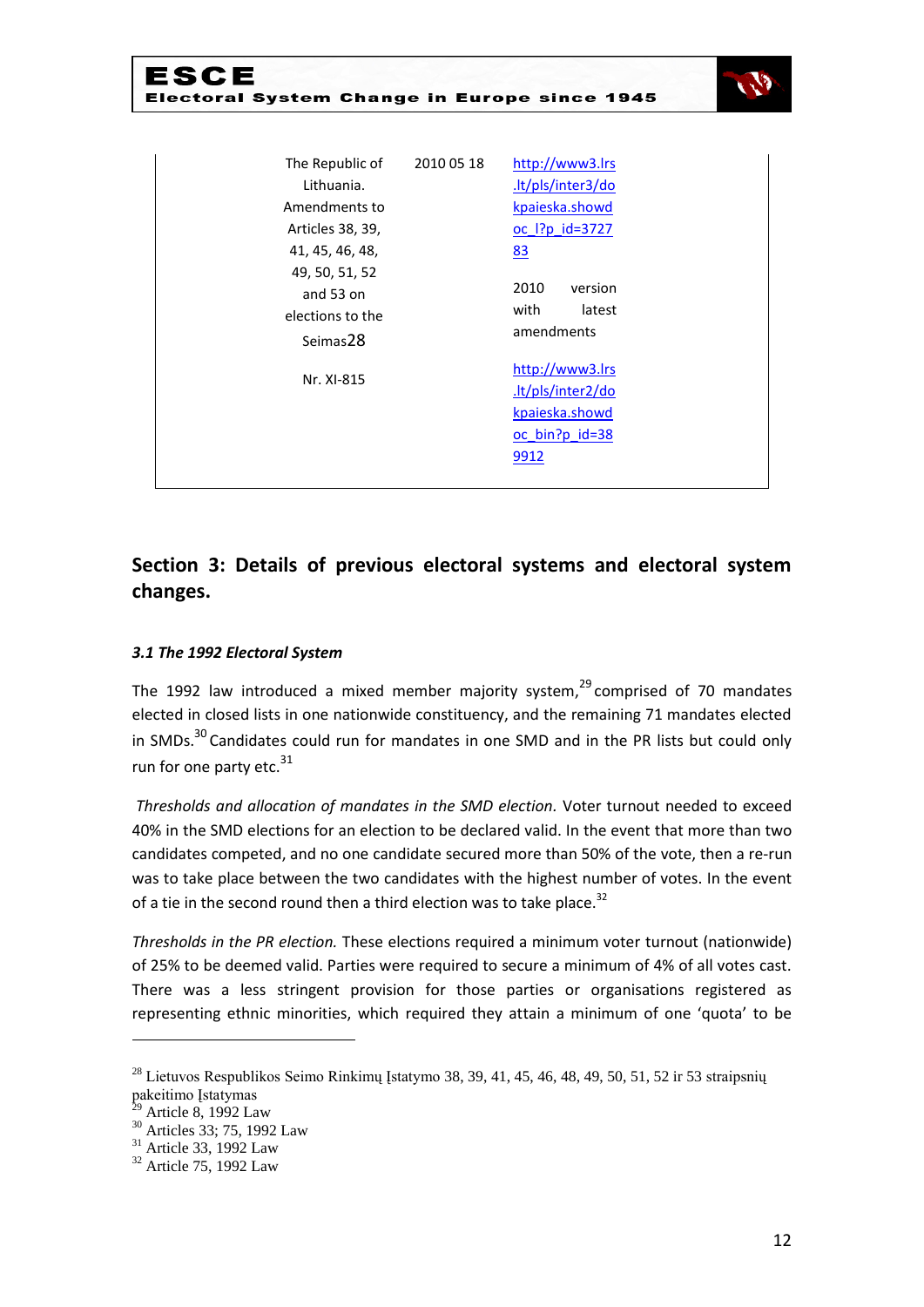

allocated mandates. This amounted, therefore, to a threshold of just 1/70 that is 1.4% of the total votes cast.<sup>33</sup>

*Allocation of seats in PR.* Mandates were allocated according to the Hare quota (that is the total number of votes cast divided by the number of mandates, that is, 70) and then from the remainder, second tier allocation was conducted using the Hagenbach-Bischoff method (that is the remainder + 1 divided by the number of mandates). Any mandates left over following this procedure were to be distributed to parties, successively, with the largest remainders. In the event that parties secured the same remainder, then the party with the largest share of the vote from the party list elections was to be granted the mandate. In the event that these parties also secured the same number of votes in the party list elections, then the mandate was to be allocated to the party that had secured the most votes overall: in the SMD and party list elections combined. In the event that a party secured more votes, and entitlement to more mandates than candidates on their list, then these mandates were to be allocated to other parties according to the same procedure.<sup>34</sup>

*Vacant mandates.* In the event that a mandate won in an SMD was to become vacant, then there was to be a by-election for a replacement. In the event that a mandate secured from one of the party lists was to become vacant, then the next candidate on the list was to be appointed.<sup>35</sup>

| Name of the district           | <b>District Magnitude</b>                                              |
|--------------------------------|------------------------------------------------------------------------|
| <b>Single Member Districts</b> | 71 districts calculated on the basis of the size<br>of the electorate. |
| PR                             | 1 nationwide constituency with 70 members                              |

#### Table 2: Allocation of seats

#### *3.2 The 1993 Amendments*

*Franchise.* The minimum age requirement for candidates was raised from 21 to 25.<sup>36</sup>

<sup>&</sup>lt;sup>33</sup> Article 76, 1992 Law

<sup>&</sup>lt;sup>34</sup> Article 76, 1992 Law

<sup>35</sup> Article 81, 1992 Law

<sup>36</sup> Article 2, March 1993 Amendments to 1992 Law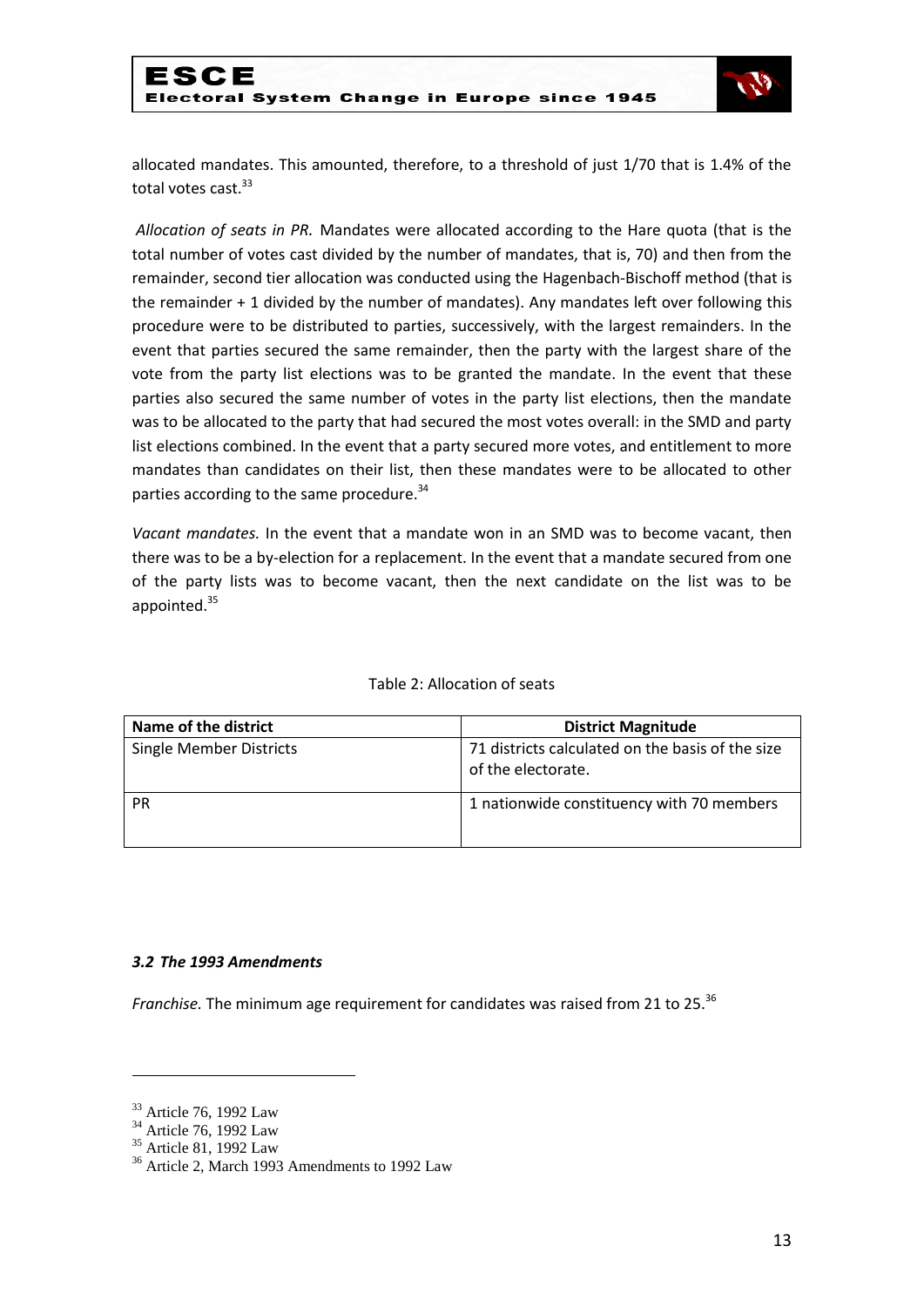

*No other change*

#### *3.3 The 1996 Law*

*Calling elections.* A new provision was introduced whereby the President, in accordance with Article 58 of the Constitution, or the Seimas could vote for an early election with a 3/5 majority. $37$  At the same time, the new law provided that in the event elections were held during war-time, then the President or Seimas would decide whether or not the term of the existing Seimas should be extended. The maximum term the Seimas could be extended under these conditions was 3 months after the end of the war.<sup>38</sup>

*Thresholds.* The threshold for parties was increased from 4% to 5% and for coalitions (or joint lists of candidates from two or more parties etc.) to  $7\%$ <sup>39</sup> The concession for parties representing ethnic minorities of a significantly lower threshold (of 1.4%) was removed from the 1996 law. A new provision was introduced, whereby in the event all those parties that had qualified for mandates secured, among them, less than 60% of the total votes cast, then the next party or parties with the greatest number of votes would be included in the allocation of seats until this 60% threshold was met. The normal thresholds would therefore not apply in these cases.<sup>40</sup>

*Preference voting in party lists.* Whereas before, party lists were closed, the 1996 law introduced preference voting. This allowed voters to deselect candidates by striking through a name or registering their approval of a particular candidate by rating them positively. There was no apparent limit to the number of preferences that a voter could express on their ballot paper. At the same time, this provision was optional, such that parties (etc.) submitting lists could choose not to take preference votes into account, but would need, in that event, to intimate this to their members in advance of an election.<sup>41</sup>

*Allocation of mandates.* The way in which voter preferences were to be taken into account was as follows: Where parties opt to take into account the electorate's preferences, the list of candidates is rated by multiplying two figures: the electorate's preferences and the party's preferences, according to the ranking of candidates by the party on the ballot paper. The first figure is calculated by adding up all the positive preferences and subtracting from this all the negative preferences. The figure for the party rating is calculated by adding 1 to the number of candidates on the list and subtracting the rank in which the candidate appears on the list<sup>42</sup> (so that the candidate listed '1' for example will receive the highest score of n+1-1, rather than the lowest score of 1). This formula clearly ensured that the party's preference was the

<sup>&</sup>lt;sup>37</sup> Article 6(4), 1996 Law

<sup>38</sup> Article 6(3), 1996 Law

<sup>39</sup> Article 88, 1996 Law

<sup>40</sup> Article 88, 1996 Law

<sup>41</sup> Article 88(8), 1996 Law

<sup>42</sup> Article 89, 1996 Law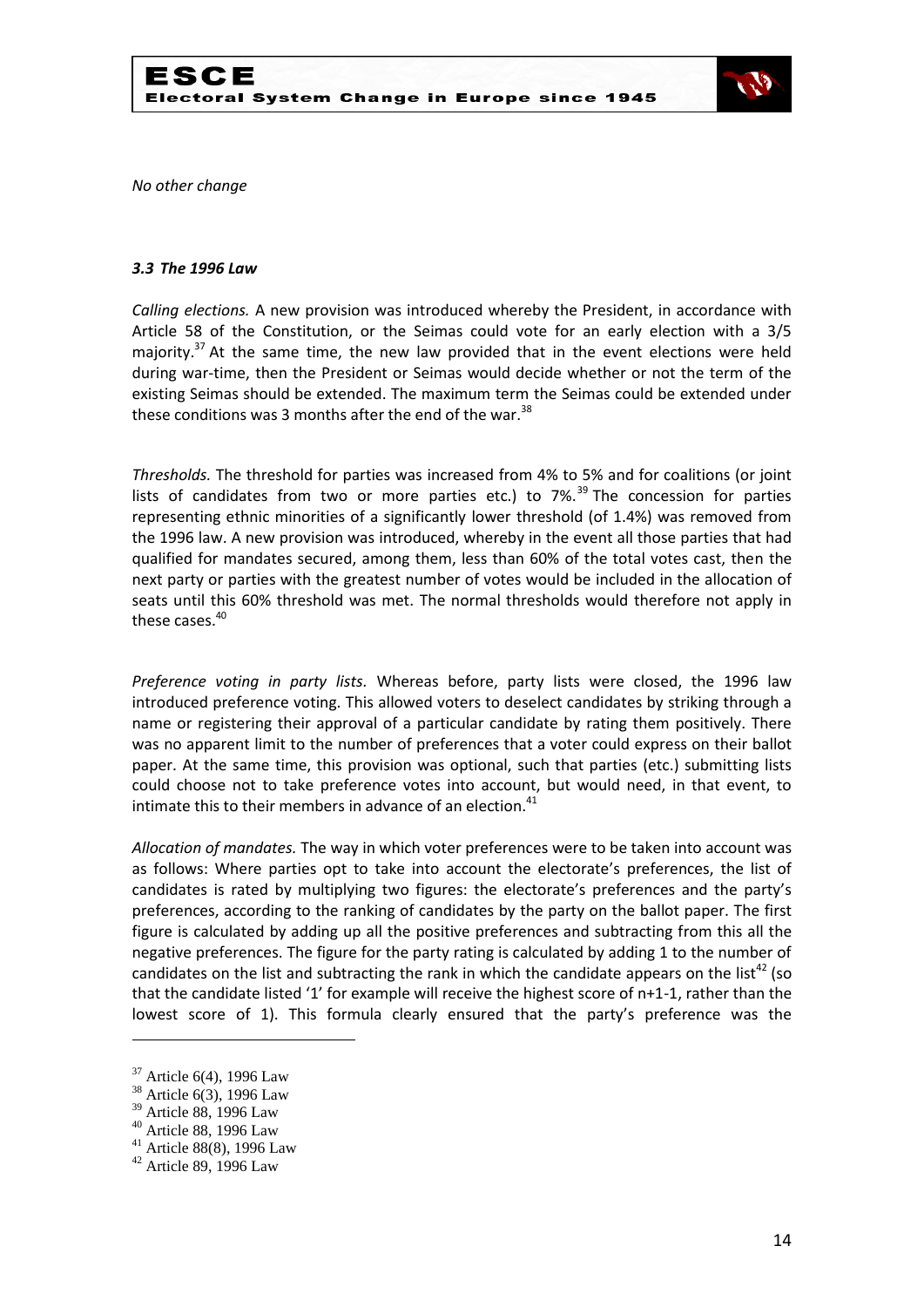

predominant factor in the choice of candidates for mandates. For example, candidate no.1 (in a list of 30 candidates) would have a party score of 30, whereas candidate no. 30 would have a party score of 1. Even if, however, candidate no. 30 received more preference votes than candidate no.1, the only way that this candidate could receive sufficient votes to equal the score of candidate no.1 would be if they garnered 30 times the number of votes candidate no.1 received. For example, say candidate no.1 secures 300 preference votes, then their score would be 30 x 300 = 9000. While if, however, candidate 30 secured 500 preference votes (200 more than candidate no.1), their score would still only be  $1 \times 500 = 500$ . To supersede candidate no.1 in this case would require that they secured at least 9000 preference votes.

The more candidates on the list, the smaller is the ratio between party rank number of one candidate and that of the candidate immediately below, and the fewer votes, therefore, are required to overturn their ordering. Higher district magnitude in this system therefore implies that higher weight is attached to voters' preferences.

*Party lists.* The number of candidates that a party or coalition could place on a candidate list was restricted to 120. The minimum number of candidates remained at 20.<sup>43</sup>

*Vacant mandates.* The new law provided that in the event that a mandate from an SMD became vacant then there was only to be a by-election in the event that parliamentary elections were not to be held within the next 6 months.<sup>44</sup> A new provision was added concerning the vacant mandates from the party lists, whereby in the event that there were no more candidates on the party list to replace the vacant seat, then the mandate was to be allocated to the next party that had secured the most votes. $45$ 

*No other change*

#### *3.4 The September 1999 Amendments to the 1996 Law*

*Vacant mandates.* The provision, whereby in the event that a mandate from a SMD becomes vacant, then there is to be a by-election within 6 months, was supplemented with the provision that no such by-election would be held in the event that parliamentary elections were already scheduled within a year.<sup>46</sup>

*3.5 The July 2000 law*

<sup>43</sup> Article 37(2), 1996 Law

<sup>44</sup> Article 96, 1996 Law

<sup>45</sup> Article 96, 1996 Law

 $46$  Articles 91(4) and 96(1), 1999 Amendments to the 1996 Law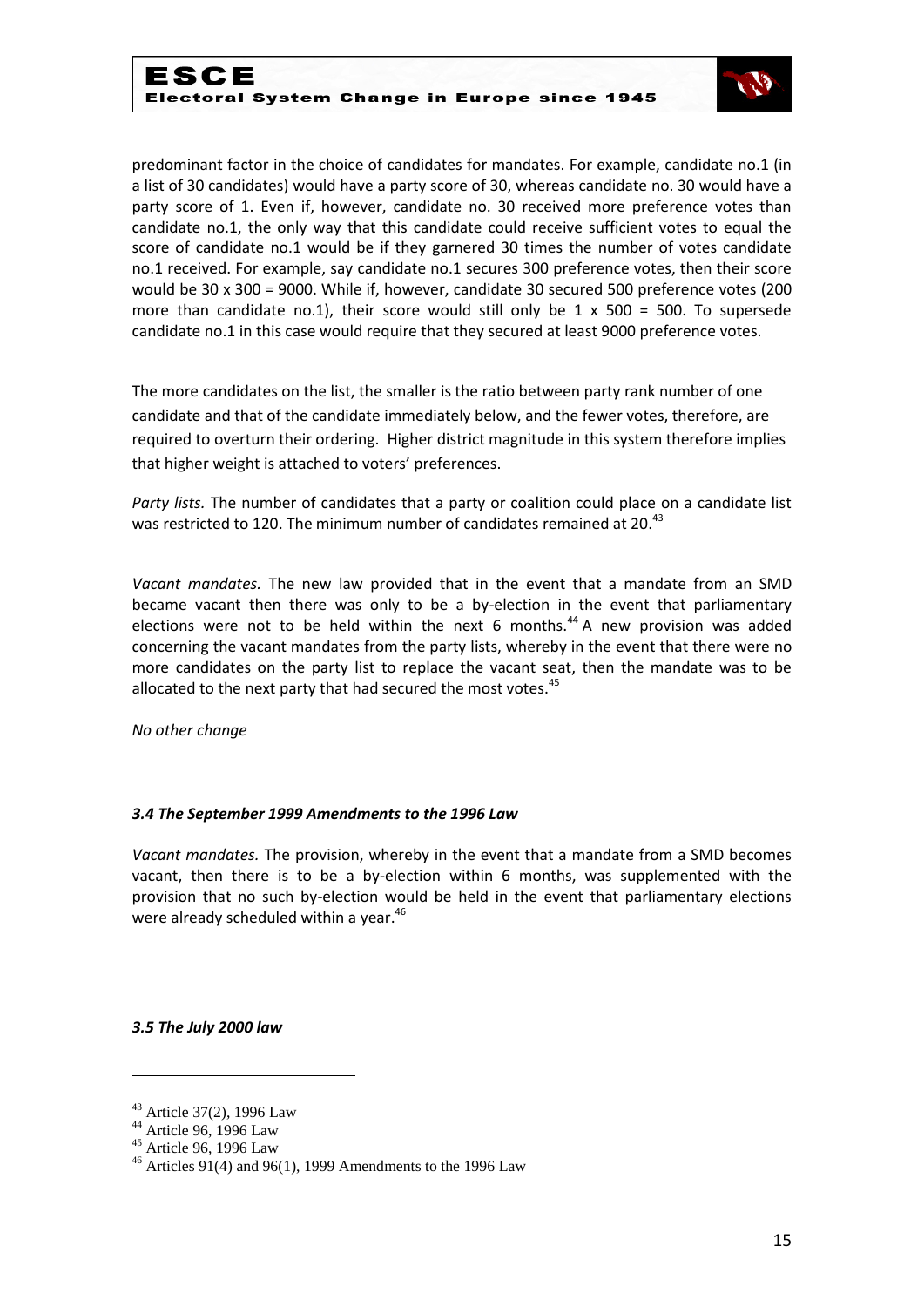

*Party Lists.* Lists were to propose no fewer than 25 candidates and were raised to a maximum of 141.47

*Allocation of mandates in SMDs.* The law was amended to change the system from majority to plurality. Candidates that were allocated mandates were those that had simply secured 'the most' votes, rather than the majority (50%) of votes.<sup>48</sup> While the minimum threshold for an election to be deemed valid remained 40% turnout (which suggests that in the event this threshold was not met then another election was to be held), the provision concerning re-runs of elections in the event that no one candidate received a majority, was removed.

*Preference voting.* Instead of marking candidates on ballots by crossing them out or designating a positive indication next to a name, voters were invited to enter the electoral numbers of candidates they preferred in a separate section of the ballot paper, and to restrict this to a choice of 5.<sup>49</sup> The provision for parties (etc.) to choose not to solicit their supporters' preferences as to which candidates should serve in Parliament remained.<sup>50</sup> At the same time, the weighting of party preferences for candidates was amended to grant the electorate slightly more influence over candidate selection. Within the party list, party preferences were to be weighted in such a way that the first candidate's ranking was to be 'worth' only twenty times that of the last candidate. This figure was to be calculated according to the number of candidates on the list. The last candidate on the list was to be  $n - 1$ , and the first  $n - 1$ multiplied by 20. The difference between each candidate, successively placed on the list, was 19. Candidates receiving fewer than 70 preference votes received an overall ranking of  $0.51$  So, for example, in the event that a list contained 51 candidates, the last candidate, no. 51, would have a score of 50, and the first on the list would have a score of 1000 (that is, 50 x 20). Again, candidates were ranked according to the product of these two scores – party rating and voters' rating. For example, if as in our previous example of a list of 30 candidates, if candidate 1 received 300 preference votes, while candidate 30 received 500 preference votes, then the overall score for candidate no.1 would be 20 x  $(30 - 1)$  x 300 = 174,000 and the score for candidate 30 would by  $(30 - 1)$  x 500 = 14,500.

The effect of all of this was that, although the party retained predominant influence over the selection of candidates, this predominance was less than under the previous formula. Previously, if (as was often the case) a party had 100 or more candidates on its list, the bottom candidate would need 100 or more times more preference votes than the top candidate in order to come out ahead of the top candidate. Under the new rules, this candidate would need only 20 times the number of votes.

Some examples from the 2000 elections help clarify this. For example, the Lithuanian Liberal Union had a list of 132 candidates, and the candidate ranked last on the list, Eugenijus

 $47$ Article 37(2), 2000 Law

<sup>48</sup> Article 88(3), 2000 Law

<sup>49</sup> Articles 58(4); 66(3); 2000 Law

<sup>50</sup> Article 89(8), 2000 Law

<sup>51</sup> Article 90(3), 2000 Law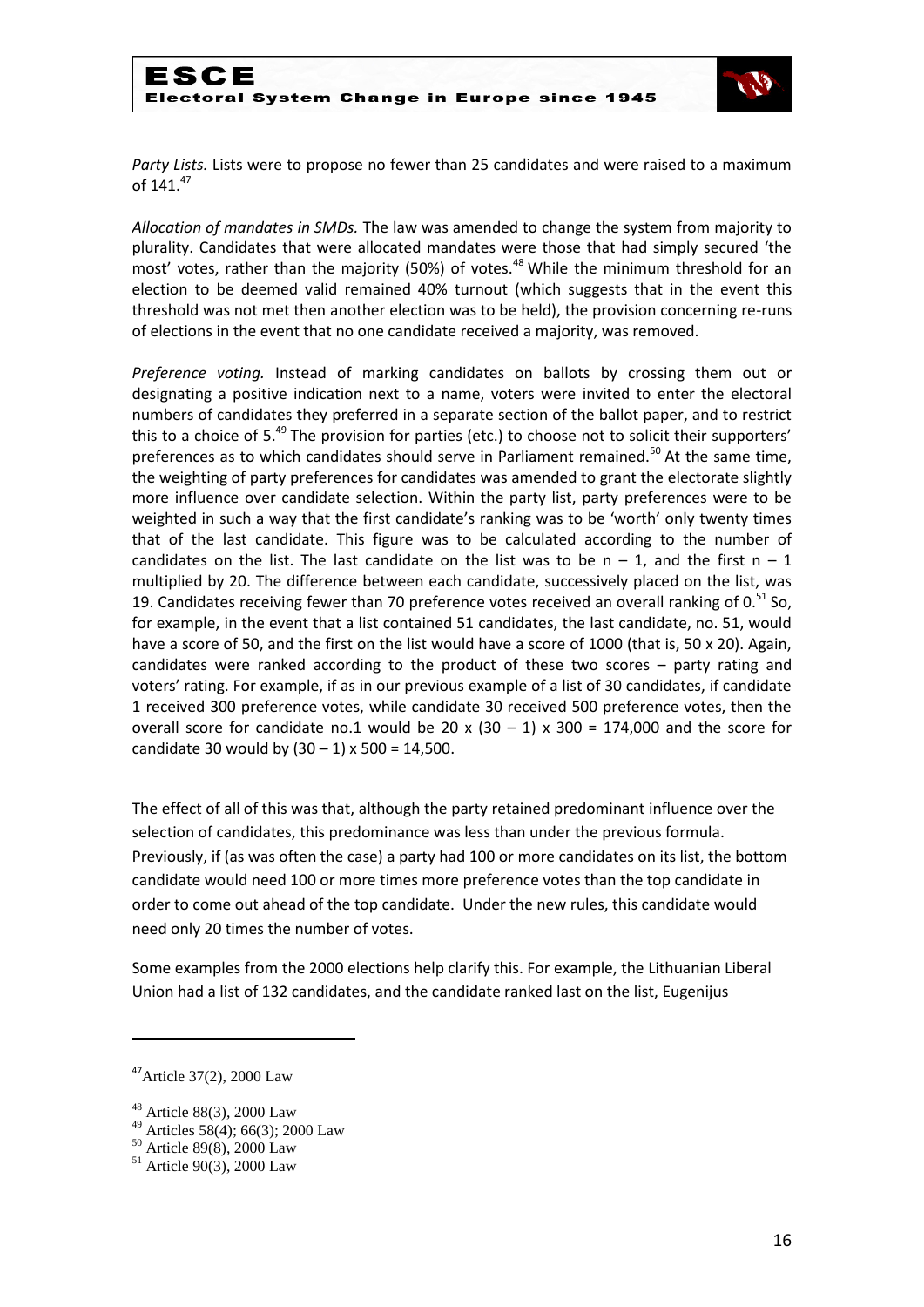

Gentvilas, had a party rating of 131 (that is, 132-1), while the candidate listed first has a party rating of 2620 (that is 131 x 20).<sup>52</sup> Alternatively, the following formula may be used to calculate the party rating of each candidate:

 $(n -$  candidate number) x 19 +  $(n - 1)$ .

So for example, candidate no. 115 on the party list was calculated as follows: 132 – 115, which equals 17, multiplied by 19 and to which is added 131, to produce a party number of 454. Preference votes did to some degree affect the ranking of candidates at this election, but one example in particular indicates the extent to which the influence of the electorate was restricted: The candidate listed last, Eugenijus Gentvilas, received 11,555 preference votes, which moved him from the rank of  $132^{nd}$  to  $37^{th}$  place. In terms of preference votes alone, Gentvilas was in  $11<sup>th</sup>$  place, but this support was still insufficient for him to win a mandate when the formula for ranking candidates had been applied. He did not run as a candidate in the SMD elections. In total 16 mandates were allocated to the Lithuanian Liberal Union through the party list elections, 3 of which were moved up the party list to secure mandates as the result of preference votes (Lydeka, Sedlickas and Velicka). The maximum number of candidates (that is, 71) ran in both SMD and in the party list elections.<sup>53</sup> So, we can see some limited influence on candidate selection as a result of preference votes.

*Allocation of mandates.* A minor amendment was introduced into the calculation of the SMD election results, whereby in the event of a tie between candidates with the most votes, the oldest candidate was to be elected.<sup>54</sup>

*No other change*

#### *3.6 May 2004 Amendments to the 2000 Law*

*Allocation of mandates in SMD.* The system for allocating mandates in the SMD elections was changed back from plurality to majority. In the event that voter turnout reached the threshold of 40%, a candidate required more than half of the votes cast to be declared the winner. In the event that less than 40% of the constituency voted, a candidate would be elected only if he or she secured no less than 20% of the electorate.<sup>55</sup> Thus, if only 30 per cent of the electorate voted, a candidate would need the support of two thirds of actual voters before being elected. For example in a constituency of 5000 voters, 30 per cent of the electorate is 1500. For any

1

<sup>52</sup> Lithuania. Central Electoral Commission<http://www3.lrs.lt/n/rinkimai/20001008/rdpba.htm-654.htm>

<sup>53</sup> Lithuania. Central Electoral Commission [http://www3.lrs.lt/n/rinkimai/20001008/kandparta.htm-](http://www3.lrs.lt/n/rinkimai/20001008/kandparta.htm-654.htm)[654.htm](http://www3.lrs.lt/n/rinkimai/20001008/kandparta.htm-654.htm)

<sup>54</sup> Article 88(4), 2000 Law

 $55$  Article 88(2), July 2004 Amendments (No. 2374) to the 2000 Law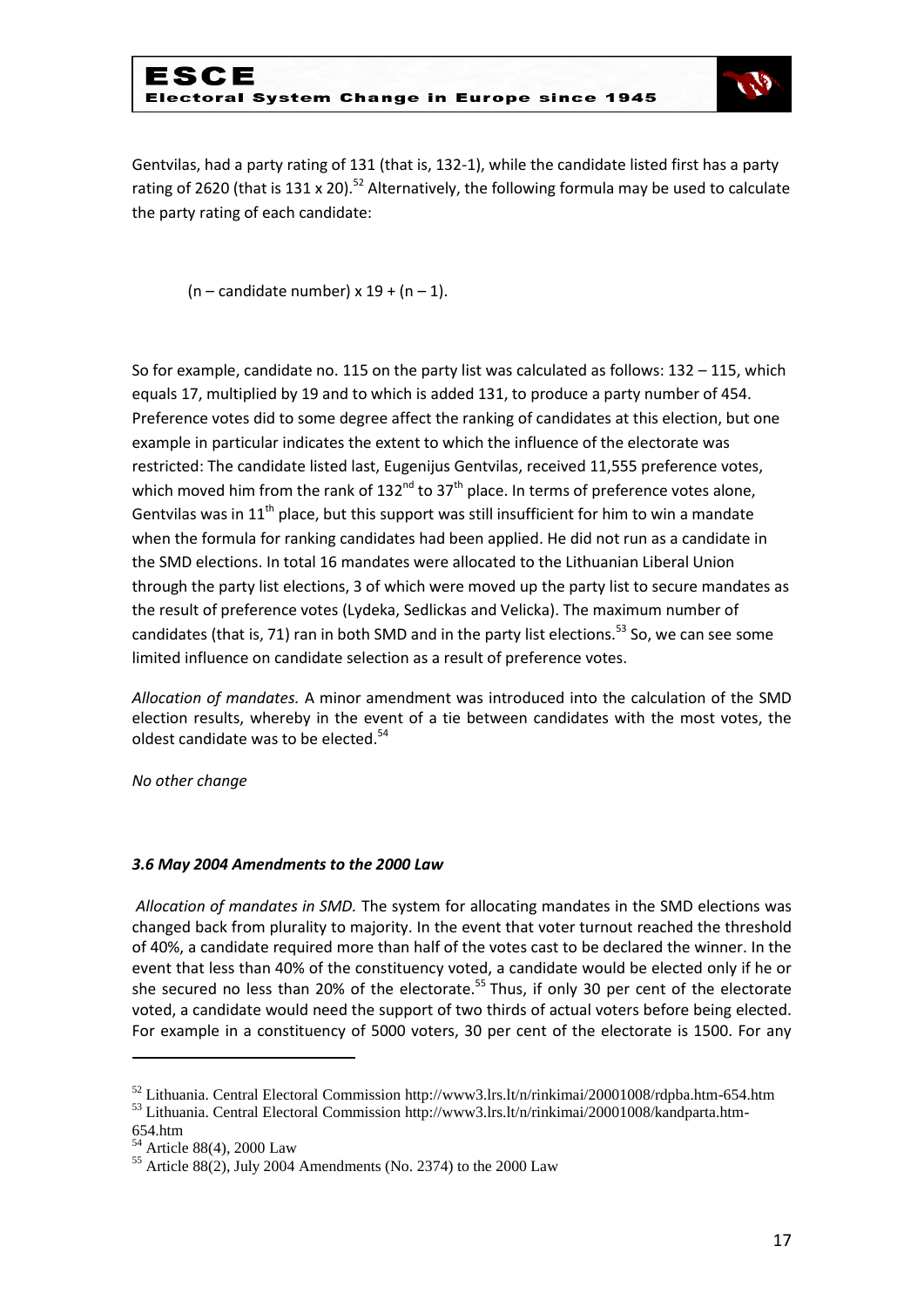

one party to be elected required that they secure 20 per cent of the electorate, that is 1000 votes, or 1000/1500, which is equal to two thirds of all votes cast. Provisions were changed concerning the re-run of elections, in the event that these criteria were not met. As before, the two candidates with the most votes were to compete again, but this time the candidate with the most votes was declared the winner, regardless of the turnout. In the event that both were to secure the same number of votes, then the matter was to be decided by drawing lots, rather than on the basis of age. $56$ 

*No other change*

#### *3.7 December 2009 Amendments to the 2000 Law.*

#### *Preference votes*

The way in which preference voting was to be taken into account was once again changed, this time, to grant the electorate almost complete influence over candidate selection. The final order in which candidates were to be ranked on the lists, was to be determined on the basis of the number of preference votes. In the event that two candidates received the same number of preference votes, then the candidate that had been listed first on the party list was to be declared the winner.<sup>57</sup> At the same time, the provision remained that parties could choose not to solicit their supporters' preferences in ranking candidates, in which case they would notify their party members in advance of an election to this effect.<sup>58</sup>

*No other change*

### **Appendix**

#### **References**

- Clark, Terry, and Žilvinas Martinaitis (2008). "Electoral Reform and Electoral System Effects in Lithuania". Elections, Public Opinion, and Parties (EPOP) Conference, Manchester.
- Clark, Terry, and Nerijus Prekivičius (2000). "The Effects of Changes to the Electoral Law in Premier-Presidential Systems: The Lithuanian Case", *Lithuanian Political Science Yearbook*, 1, 112–25.

 $56$  Article 88(3), July 2004 Amendments (No. 2374) to the 2000 Law

 $57$  Article 90(3) December 2009 Amendments to the 2000 Law

<sup>58</sup> Article 89(8) December 2009 Amendments to the 2000 Law